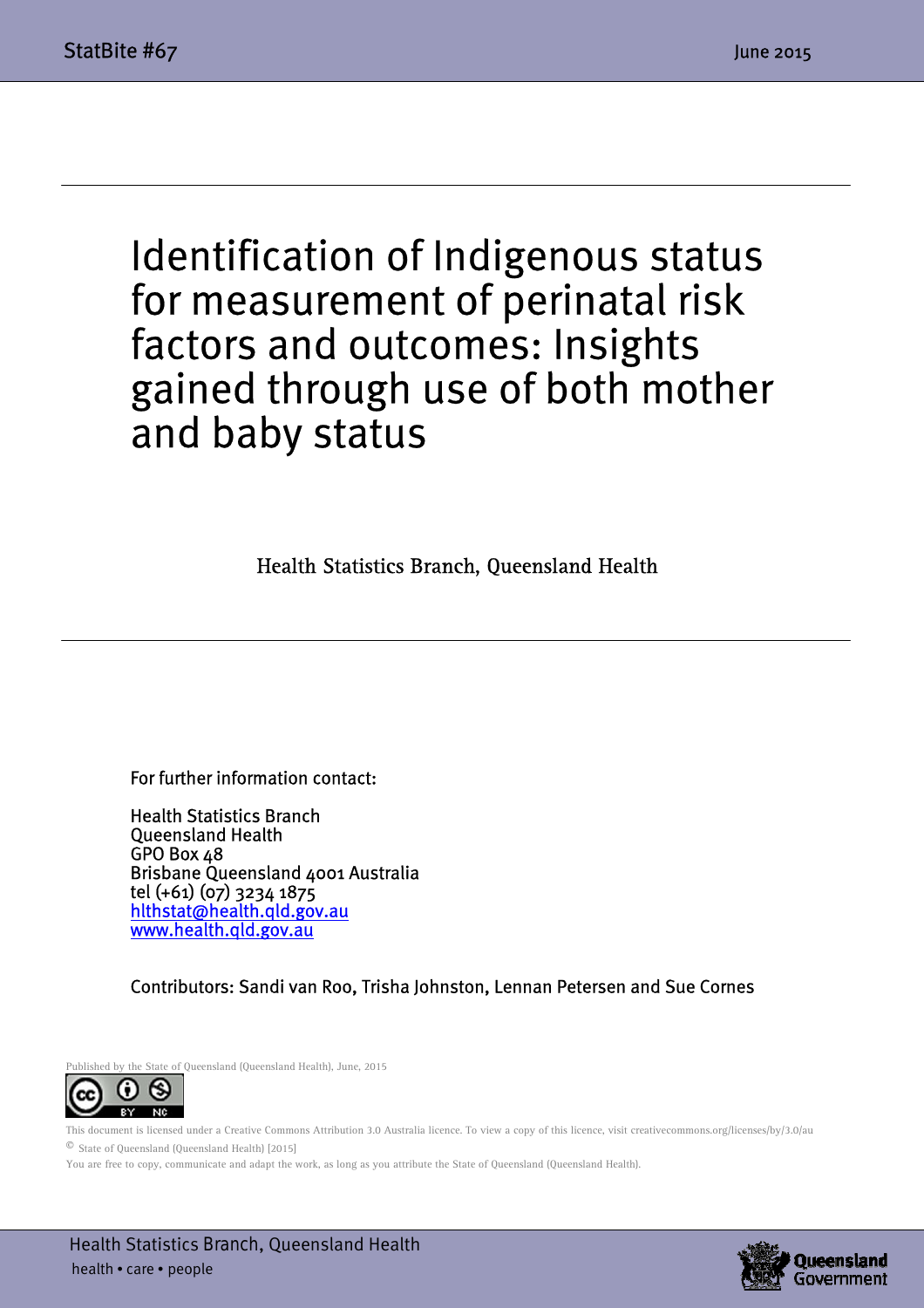## Identification of Indigenous status for measurement of perinatal risk factors and outcomes: Insights gained through use of both mother and baby status

*Health Statistics Branch, Queensland Health* 

The Perinatal Data Collection (PDC) is a key data source for measuring maternal and infant outcomes in Queensland. Of particular interest are the perinatal outcomes of Aboriginal and Torres Strait Islander (Indigenous) mothers and their babies. A number of performance frameworks, such as the National Indigenous Reform Agreement  $(NIRA)^1$  and the Queensland Department of Health 'Performance Indicators in Aboriginal and Torres Strait Islander Health', $^2$  compare Indigenous and non-Indigenous perinatal risk factors and outcomes.

These existing indicators rely on analyses of outcomes by the Indigenous status of the mother.

Previous analysis of outcomes of babies recorded as Indigenous in birth registrations $^3$  showed that while the perinatal outcome measures for babies with an Indigenous father and non-Indigenous mother were worse than for babies with non-Indigenous parents, they were better than the outcomes experienced by babies born to Indigenous mothers.

The practice for assigning an Indigenous status for babies registered in Queensland is on the basis of the status of either parent, i.e. if either the mother or father document that they are Indigenous, the baby is classified as Indigenous during the registration process.

On 1 July 2010, a variable capturing the baby's Indigenous status was introduced into the PDC. This enables the mother to identify her child's Indigenous status independently of her own status. As a result, about 2% of babies born in Queensland are now recorded as having an Indigenous status different from that of their mother.

This StatBite compares a set of perinatal and demographic measures by the mothers' and babies' Indigenous status. The measures were compared among four groups:

- Indigenous mother, Indigenous baby
- Indigenous mother, non-Indigenous baby
- Non-Indigenous mother, Indigenous baby
- Non-Indigenous mother, non-Indigenous baby

This analysis is restricted to births recorded in the PDC between 1 January 2011 and 30 June 2013. Each mother was counted once. In the case of multiple births, the baby's Indigenous status was taken from the first baby born. Across the two years, 6.05% of mothers and 6.89% of babies were identified as Indigenous (Table 1).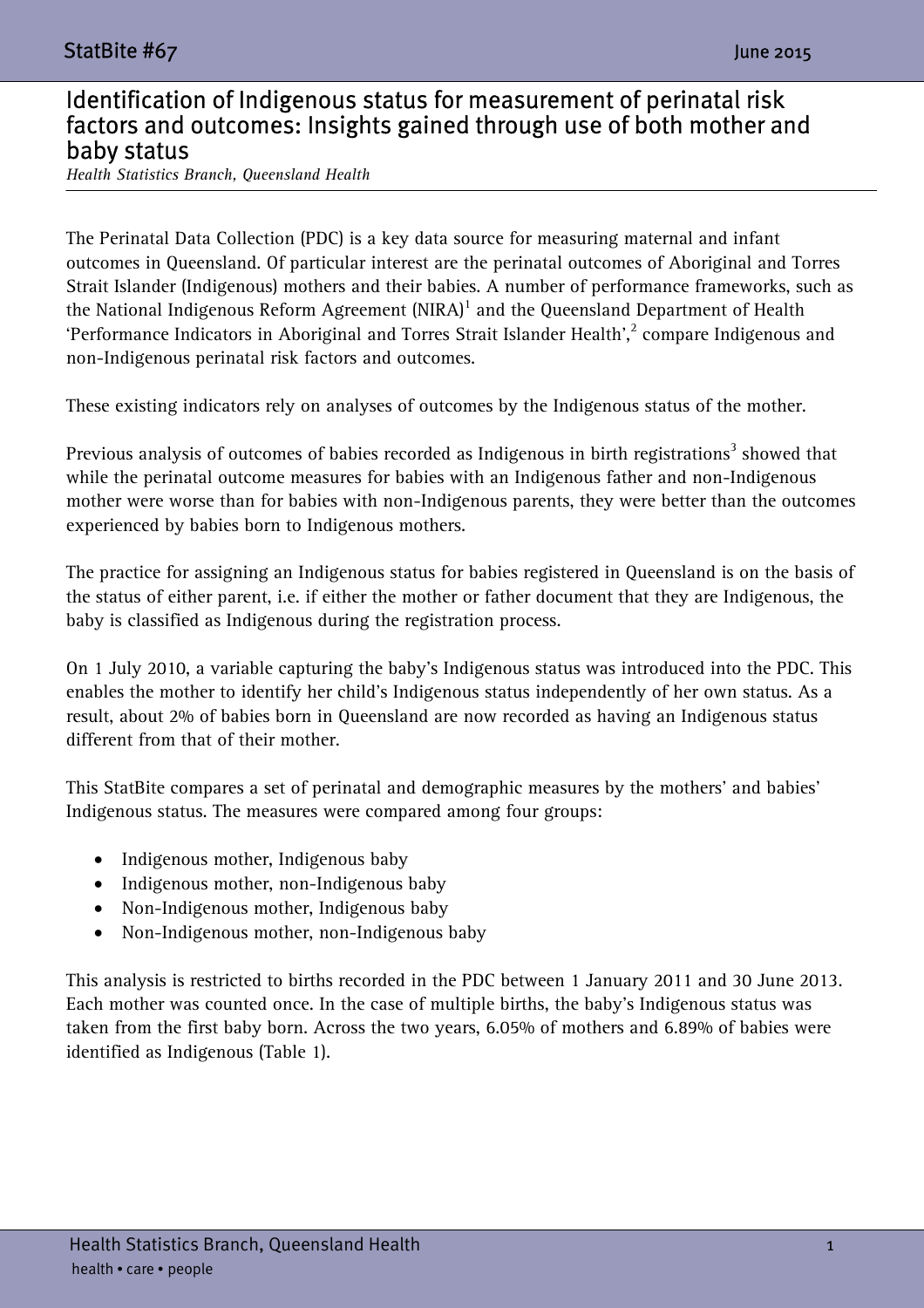| Table 1: Indigenous status of mother by status of baby, Queensland, 01/01/2011 to 30/06/2013    |                           |          |                |       |         |          |
|-------------------------------------------------------------------------------------------------|---------------------------|----------|----------------|-------|---------|----------|
|                                                                                                 | Indigenous status of baby |          |                |       |         |          |
| Indigenous status<br>of mother                                                                  | Indigenous                |          | Non-Indigenous |       | Total   |          |
|                                                                                                 | #                         | $\alpha$ | #              | 0/0   | #       | $\alpha$ |
| Indigenous                                                                                      | 8,932                     | 5.66     | 624            | 0.40  | 9,556   | 6.05     |
| Non-Indigenous                                                                                  | 1,936                     | 1.23     | 146,345        | 92.72 | 148,281 | 93.95    |
| <b>Total</b>                                                                                    | 10,868                    | 6.89     | 146,969        | 93.11 | 157,837 | 100.00   |
| Source: Perinatal Data Collection.                                                              |                           |          |                |       |         |          |
| Indigenous statuses of "not stated" were recoded to "non-Indigenous".                           |                           |          |                |       |         |          |
| In the case of multiple births, the baby's Indigenous status is taken from the first baby born. |                           |          |                |       |         |          |
|                                                                                                 |                           |          |                |       |         |          |

The highest rates of perinatal risk factors and adverse outcomes were among Indigenous babies born to Indigenous mothers, while the lowest rates were among non-Indigenous babies born to non-Indigenous mothers (Figure 1). Intermediate rates were recorded in groups where the baby and the mother had different Indigenous status.

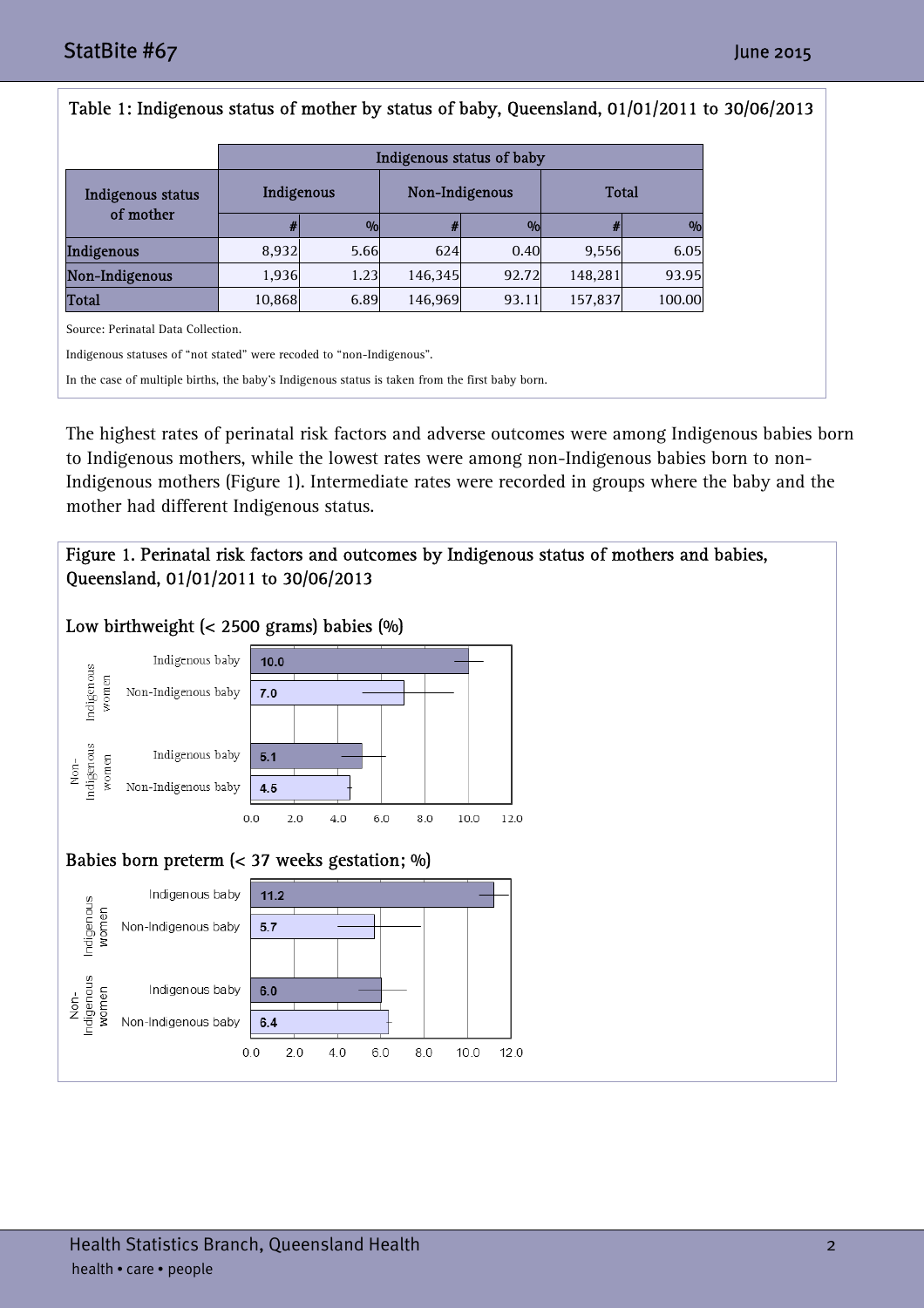## StatBite #67 June 2015 StatBite #67 June 2015



Figure 2 presents the relative risk ratios of groups with at least one Indigenous status compared to non-Indigenous babies born to non-Indigenous women. Both groups in which the mother and baby had different Indigenous statuses were at significantly greater risk of no antenatal visits in the first trimester, fewer than 5 antenatal visits and maternal smoking than non-Indigenous babies born to non-Indigenous women.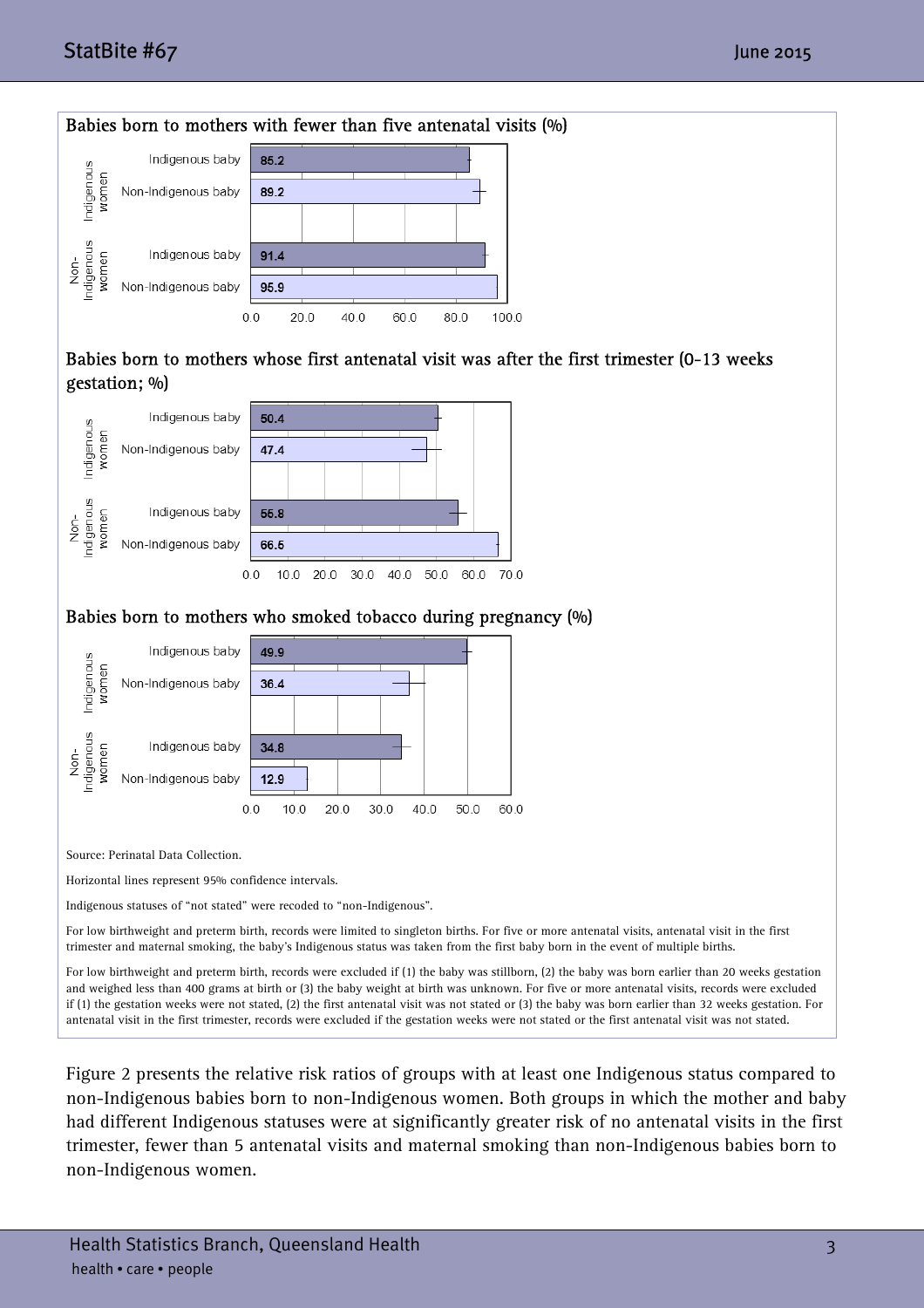

Figure 2. Relative risk ratios of selected groups compared to non-Indigenous babies born to non-Indigenous women on perinatal risk factors and outcomes, Queensland, 01/01/2011 to 30/06/2013

Source: Perinatal Data Collection.

A relative risk ratio of 1 indicates that the risk of an outcome is identical between two groups. 95% confidence intervals are shown with error bars. Results are considered significantly different at 95% confidence when there is no overlap between the confidence intervals and 1.

Indigenous statuses of "not stated" were recoded to "non-Indigenous".

For low birthweight and preterm birth, records were limited to singleton births. For five or more antenatal visits, antenatal visit in the first trimester and maternal smoking, the baby's Indigenous status was taken from the first baby born in the event of multiple births.

For low birthweight and preterm birth, records were excluded if (1) the baby was stillborn, (2) the baby was born earlier than 20 weeks gestation and weighed less than 400 grams at birth or (3) the baby weight at birth was unknown. For five or more antenatal visits, records were excluded if (1) the gestation weeks were not stated, (2) the first antenatal visit was not stated or (3) the baby was born earlier than 32 weeks gestation. For antenatal visit in the first trimester, records were excluded if the gestation weeks were not stated or the first antenatal visit was not stated.

Finally, the remoteness and socioeconomic status of the mothers' usual addresses were compared by the Indigenous status of the mother and the baby. Indigenous babies born to non-Indigenous mothers and non-Indigenous babies born to Indigenous mothers were both over-represented in the most disadvantaged quintile (40% and 34%, respectively), compared to non-Indigenous babies born to non-Indigenous mothers (19%; Figure 3).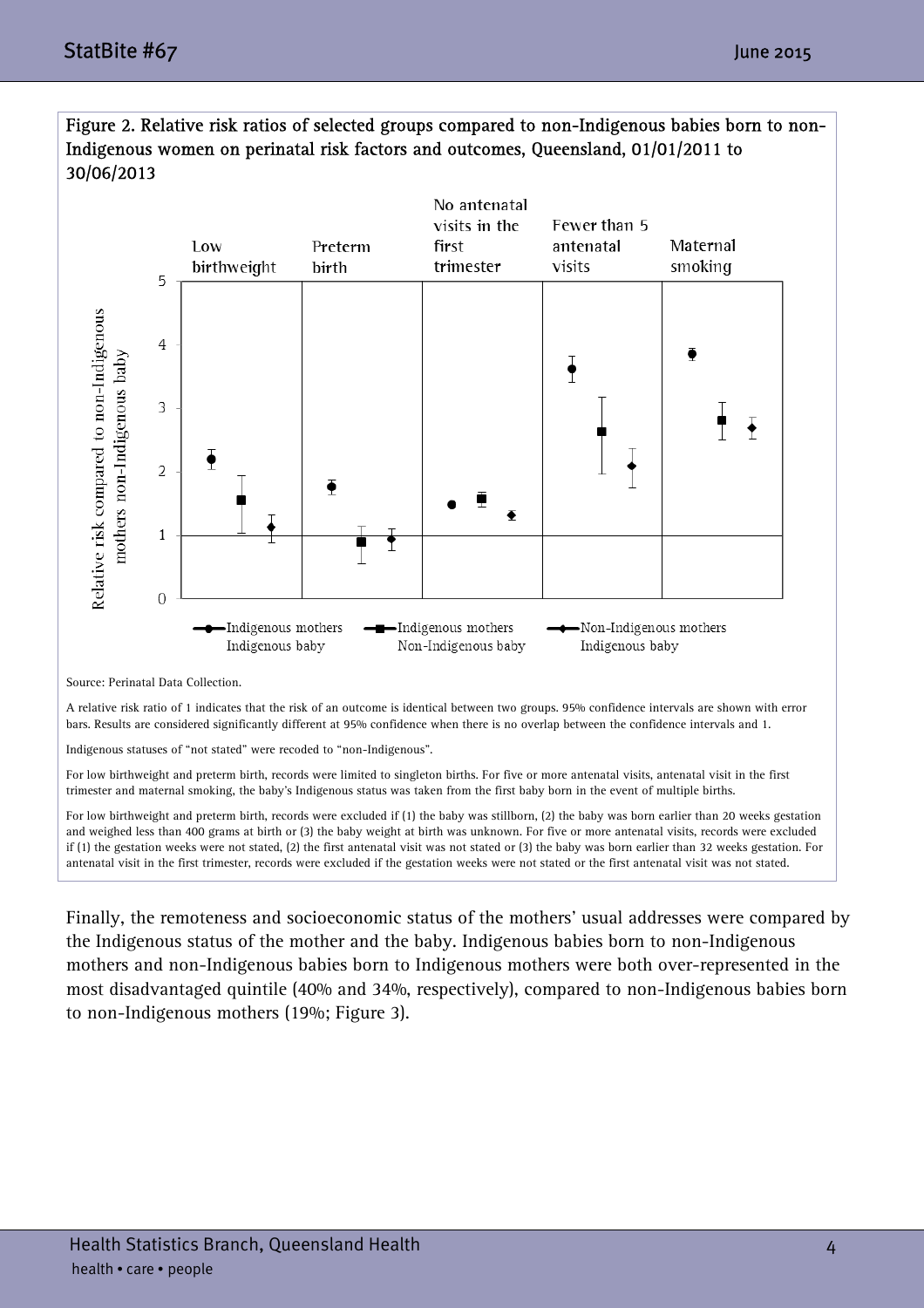



Socioeconomic status is SEIFA (Socio-Economic Indexes for Areas).

In the event of multiple births, the baby's Indigenous status was taken from the first baby born. Records were limited to Queensland residents. Records were excluded where SEIFA could not be assigned (*N* = 16).

Similarly, groups where the Indigenous status of the mother and baby did not match had a disproportionately higher rate of rural and remote addresses of usual residence. Indigenous babies born to non-Indigenous mothers and non-Indigenous babies born to Indigenous mothers were less likely to live in major cities (48% and 38%, respectively) than non-Indigenous babies born to non-Indigenous mothers (64%; Figure 4).



These results confirm the results of the previous

were limited to Queensland residents.

analysis<sup>3</sup> i.e. that stratifying Indigenous status by a single dimension – rather than by both mother and baby – obscures differences between groups.